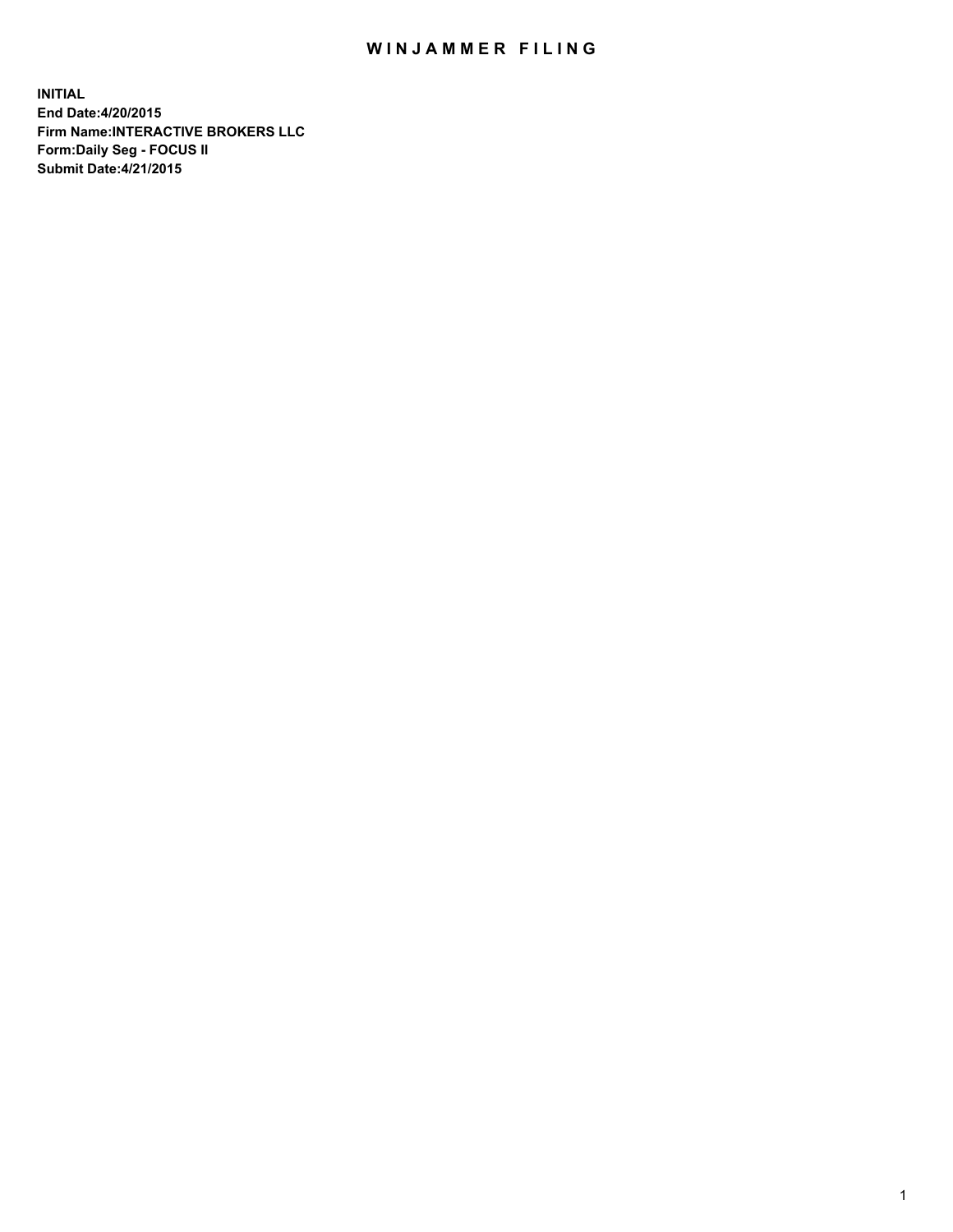## **INITIAL End Date:4/20/2015 Firm Name:INTERACTIVE BROKERS LLC Form:Daily Seg - FOCUS II Submit Date:4/21/2015 Daily Segregation - Cover Page**

| Name of Company<br><b>Contact Name</b><br><b>Contact Phone Number</b><br><b>Contact Email Address</b>                                                                                                                                                                                                                          | <b>INTERACTIVE BROKERS LLC</b><br><b>Michael Ellman</b><br>203-422-8926<br>mellman@interactivebrokers.co<br>$m$ |
|--------------------------------------------------------------------------------------------------------------------------------------------------------------------------------------------------------------------------------------------------------------------------------------------------------------------------------|-----------------------------------------------------------------------------------------------------------------|
| FCM's Customer Segregated Funds Residual Interest Target (choose one):<br>a. Minimum dollar amount: ; or<br>b. Minimum percentage of customer segregated funds required:% ; or<br>c. Dollar amount range between: and; or<br>d. Percentage range of customer segregated funds required between:% and%.                         | <u>0</u><br>0<br>155,000,000 245,000,000<br>0 <sub>0</sub>                                                      |
| FCM's Customer Secured Amount Funds Residual Interest Target (choose one):<br>a. Minimum dollar amount: ; or<br>b. Minimum percentage of customer secured funds required:% ; or<br>c. Dollar amount range between: and; or<br>d. Percentage range of customer secured funds required between:% and%.                           | <u>0</u><br>0<br>80,000,000 120,000,000<br>0 <sub>0</sub>                                                       |
| FCM's Cleared Swaps Customer Collateral Residual Interest Target (choose one):<br>a. Minimum dollar amount: ; or<br>b. Minimum percentage of cleared swaps customer collateral required:% ; or<br>c. Dollar amount range between: and; or<br>d. Percentage range of cleared swaps customer collateral required between:% and%. | $\overline{\mathbf{0}}$<br><u>0</u><br>0 <sub>0</sub><br>0 <sub>0</sub>                                         |
| Current ANC:on<br><b>Broker Dealer Minimum</b><br>Debit/Deficit - CustomersCurrent AmountGross Amount<br>Domestic Debit/Deficit<br>Foreign Debit/Deficit                                                                                                                                                                       | 2,571,897,396 20-APR-2015<br>300,881,432<br>2,650,961<br>5,914,6470                                             |
| Debit/Deficit - Non CustomersCurrent AmountGross Amount<br>Domestic Debit/Deficit<br>Foreign Debit/Deficit<br>Proprietary Profit/Loss<br>Domestic Profit/Loss                                                                                                                                                                  | 0 <sub>0</sub><br>00<br><u>0</u>                                                                                |
| Foreign Profit/Loss<br>Proprietary Open Trade Equity<br>Domestic OTE<br>Foreign OTE<br><b>SPAN</b><br><b>Customer SPAN Calculation</b>                                                                                                                                                                                         | <u>0</u><br><u>0</u><br><u>0</u><br>1,505,288,757                                                               |
| Non-Customer SPAN Calcualation<br><b>Proprietary Capital Charges</b><br>Minimum Dollar Amount Requirement<br>Other NFA Dollar Amount Requirement                                                                                                                                                                               | 21,200,571<br><u>0</u><br>20,000,000 [7465]<br>21,849,858 [7475]                                                |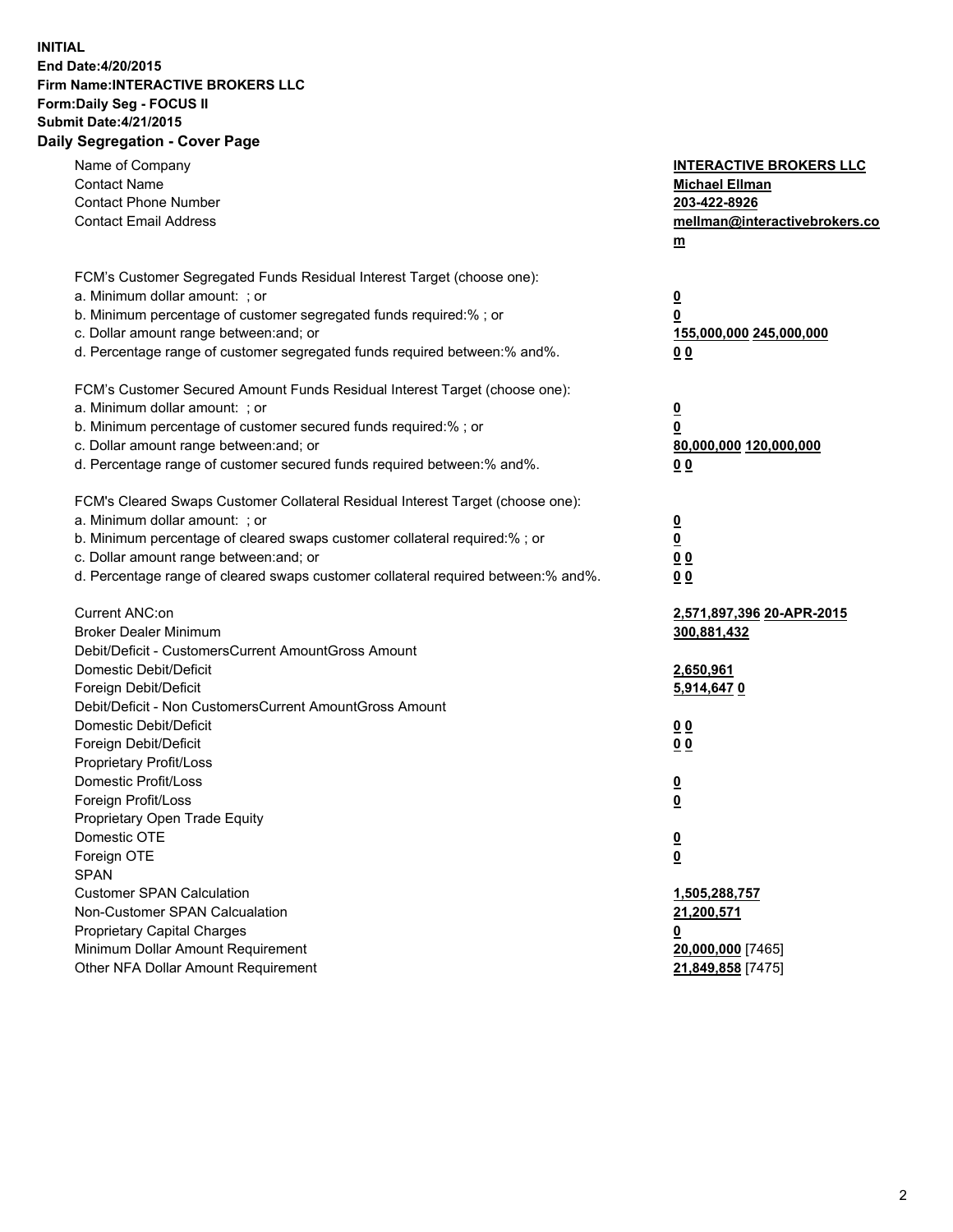## **INITIAL End Date:4/20/2015 Firm Name:INTERACTIVE BROKERS LLC Form:Daily Seg - FOCUS II Submit Date:4/21/2015 Daily Segregation - Secured Amounts**

|     | Foreign Futures and Foreign Options Secured Amounts                                                        |                                                |
|-----|------------------------------------------------------------------------------------------------------------|------------------------------------------------|
|     | Amount required to be set aside pursuant to law, rule or regulation of a foreign                           | $0$ [7305]                                     |
|     | government or a rule of a self-regulatory organization authorized thereunder                               |                                                |
| 1.  | Net ledger balance - Foreign Futures and Foreign Option Trading - All Customers                            |                                                |
|     | A. Cash                                                                                                    | 597,580,799 [7315]                             |
|     | B. Securities (at market)                                                                                  | $0$ [7317]                                     |
| 2.  | Net unrealized profit (loss) in open futures contracts traded on a foreign board of trade                  | 94,843,513 [7325]                              |
| 3.  | Exchange traded options                                                                                    |                                                |
|     | a. Market value of open option contracts purchased on a foreign board of trade                             | 132,767 [7335]                                 |
|     | b. Market value of open contracts granted (sold) on a foreign board of trade                               | $-61,787$ [7337]                               |
| 4.  | Net equity (deficit) (add lines 1.2. and 3.)                                                               | 692,495,292 [7345]                             |
| 5.  | Account liquidating to a deficit and account with a debit balances - gross amount                          | 5,914,647 [7351]                               |
|     | Less: amount offset by customer owned securities                                                           | 0 [7352] 5,914,647 [7354]                      |
| 6.  | Amount required to be set aside as the secured amount - Net Liquidating Equity                             | 698,409,939 [7355]                             |
|     | Method (add lines 4 and 5)                                                                                 |                                                |
| 7.  | Greater of amount required to be set aside pursuant to foreign jurisdiction (above) or line                | 698,409,939 [7360]                             |
|     | 6.                                                                                                         |                                                |
|     | FUNDS DEPOSITED IN SEPARATE REGULATION 30.7 ACCOUNTS                                                       |                                                |
| 1.  | Cash in banks                                                                                              |                                                |
|     | A. Banks located in the United States                                                                      | $0$ [7500]                                     |
|     | B. Other banks qualified under Regulation 30.7                                                             | 0 [7520] 0 [7530]                              |
| 2.  | Securities                                                                                                 |                                                |
|     | A. In safekeeping with banks located in the United States                                                  | 552,770,038 [7540]                             |
|     | B. In safekeeping with other banks qualified under Regulation 30.7                                         | 0 [7560] 552,770,038 [7570]                    |
| 3.  | Equities with registered futures commission merchants                                                      |                                                |
|     | A. Cash                                                                                                    | $0$ [7580]                                     |
|     | <b>B.</b> Securities                                                                                       | $0$ [7590]                                     |
|     | C. Unrealized gain (loss) on open futures contracts                                                        | $0$ [7600]                                     |
|     | D. Value of long option contracts                                                                          | $0$ [7610]                                     |
|     | E. Value of short option contracts                                                                         | 0 [7615] 0 [7620]                              |
| 4.  | Amounts held by clearing organizations of foreign boards of trade                                          |                                                |
|     | A. Cash                                                                                                    | $0$ [7640]                                     |
|     | <b>B.</b> Securities                                                                                       | $0$ [7650]                                     |
|     | C. Amount due to (from) clearing organization - daily variation                                            | $0$ [7660]                                     |
|     | D. Value of long option contracts                                                                          | $0$ [7670]                                     |
|     | E. Value of short option contracts                                                                         | 0 [7675] 0 [7680]                              |
| 5.  | Amounts held by members of foreign boards of trade                                                         |                                                |
|     | A. Cash                                                                                                    | 358,484,388 [7700]                             |
|     | <b>B.</b> Securities                                                                                       | $0$ [7710]                                     |
|     | C. Unrealized gain (loss) on open futures contracts                                                        | -68,326,074 [7720]                             |
|     | D. Value of long option contracts                                                                          | 132,767 [7730]                                 |
|     | E. Value of short option contracts                                                                         | <mark>-61,784</mark> [7735] 290,229,297 [7740] |
| 6.  | Amounts with other depositories designated by a foreign board of trade                                     | $0$ [7760]                                     |
| 7.  | Segregated funds on hand                                                                                   | $0$ [7765]                                     |
| 8.  | Total funds in separate section 30.7 accounts                                                              | 842,999,335 [7770]                             |
| 9.  | Excess (deficiency) Set Aside for Secured Amount (subtract line 7 Secured Statement<br>Page 1 from Line 8) | 144,589,396 [7380]                             |
| 10. | Management Target Amount for Excess funds in separate section 30.7 accounts                                | 80,000,000 [7780]                              |
| 11. | Excess (deficiency) funds in separate 30.7 accounts over (under) Management Target                         | 64,589,396 [7785]                              |
|     |                                                                                                            |                                                |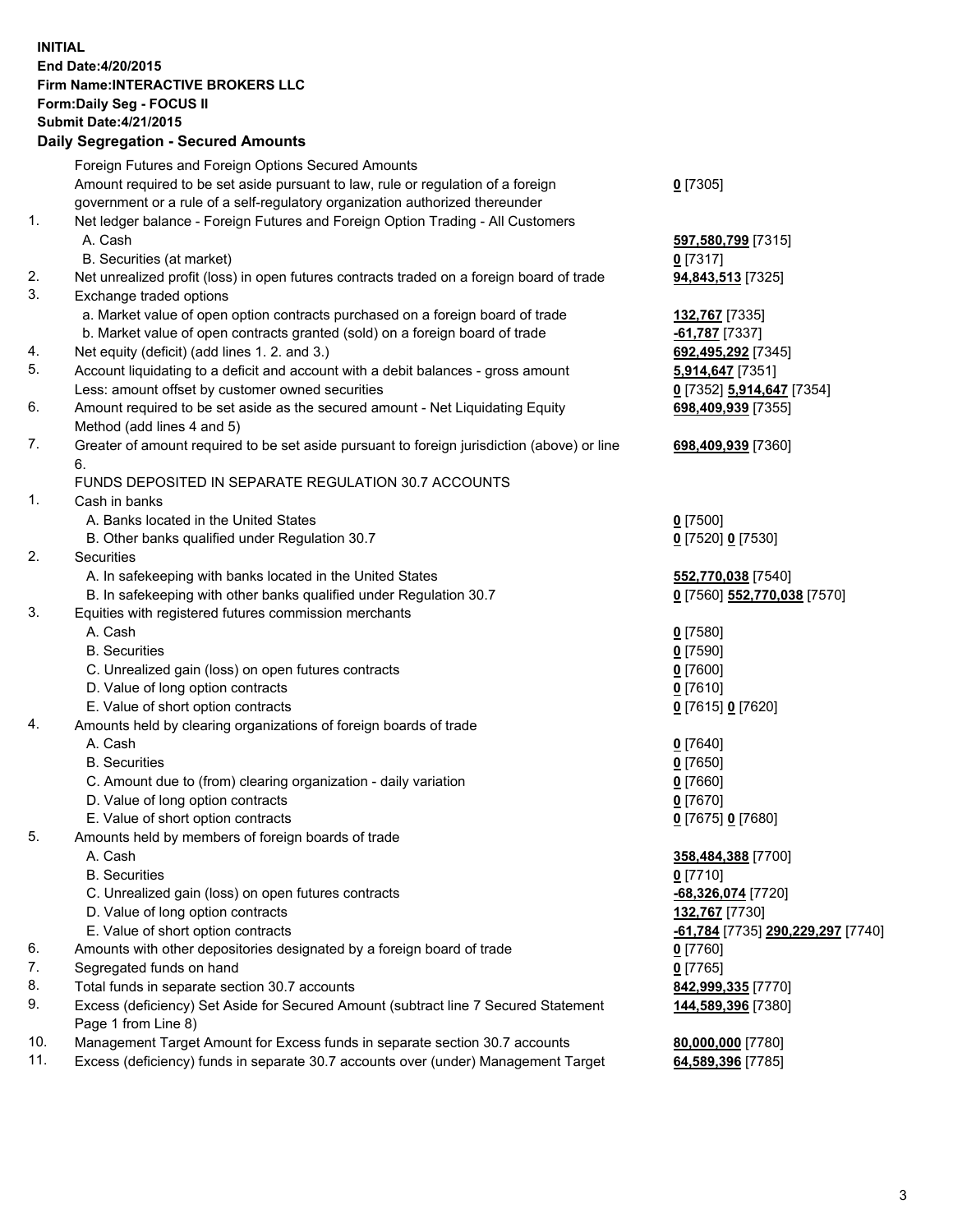**INITIAL End Date:4/20/2015 Firm Name:INTERACTIVE BROKERS LLC Form:Daily Seg - FOCUS II Submit Date:4/21/2015 Daily Segregation - Segregation Statement** SEGREGATION REQUIREMENTS(Section 4d(2) of the CEAct) 1. Net ledger balance A. Cash **2,527,209,347** [7010] B. Securities (at market) **0** [7020] 2. Net unrealized profit (loss) in open futures contracts traded on a contract market **-50,445,061** [7030] 3. Exchange traded options A. Add market value of open option contracts purchased on a contract market **101,088,459** [7032] B. Deduct market value of open option contracts granted (sold) on a contract market **-170,568,074** [7033] 4. Net equity (deficit) (add lines 1, 2 and 3) **2,407,284,671** [7040] 5. Accounts liquidating to a deficit and accounts with debit balances - gross amount **2,650,961** [7045] Less: amount offset by customer securities **0** [7047] **2,650,961** [7050] 6. Amount required to be segregated (add lines 4 and 5) **2,409,935,632** [7060] FUNDS IN SEGREGATED ACCOUNTS 7. Deposited in segregated funds bank accounts A. Cash **503,081,068** [7070] B. Securities representing investments of customers' funds (at market) **1,274,064,131** [7080] C. Securities held for particular customers or option customers in lieu of cash (at market) **0** [7090] 8. Margins on deposit with derivatives clearing organizations of contract markets A. Cash **15,584,469** [7100] B. Securities representing investments of customers' funds (at market) **108,530,192** [7110] C. Securities held for particular customers or option customers in lieu of cash (at market) **0** [7120] 9. Net settlement from (to) derivatives clearing organizations of contract markets **1,053,917** [7130] 10. Exchange traded options A. Value of open long option contracts **2,827,284** [7132] B. Value of open short option contracts **-5,581,363** [7133] 11. Net equities with other FCMs A. Net liquidating equity **-50,396,934** [7140] B. Securities representing investments of customers' funds (at market) **813,565,234** [7160] C. Securities held for particular customers or option customers in lieu of cash (at market) **0** [7170] 12. Segregated funds on hand **0** [7150] 13. Total amount in segregation (add lines 7 through 12) **2,662,727,998** [7180] 14. Excess (deficiency) funds in segregation (subtract line 6 from line 13) **252,792,366** [7190] 15. Management Target Amount for Excess funds in segregation **155,000,000** [7194]

16. Excess (deficiency) funds in segregation over (under) Management Target Amount Excess

**97,792,366** [7198]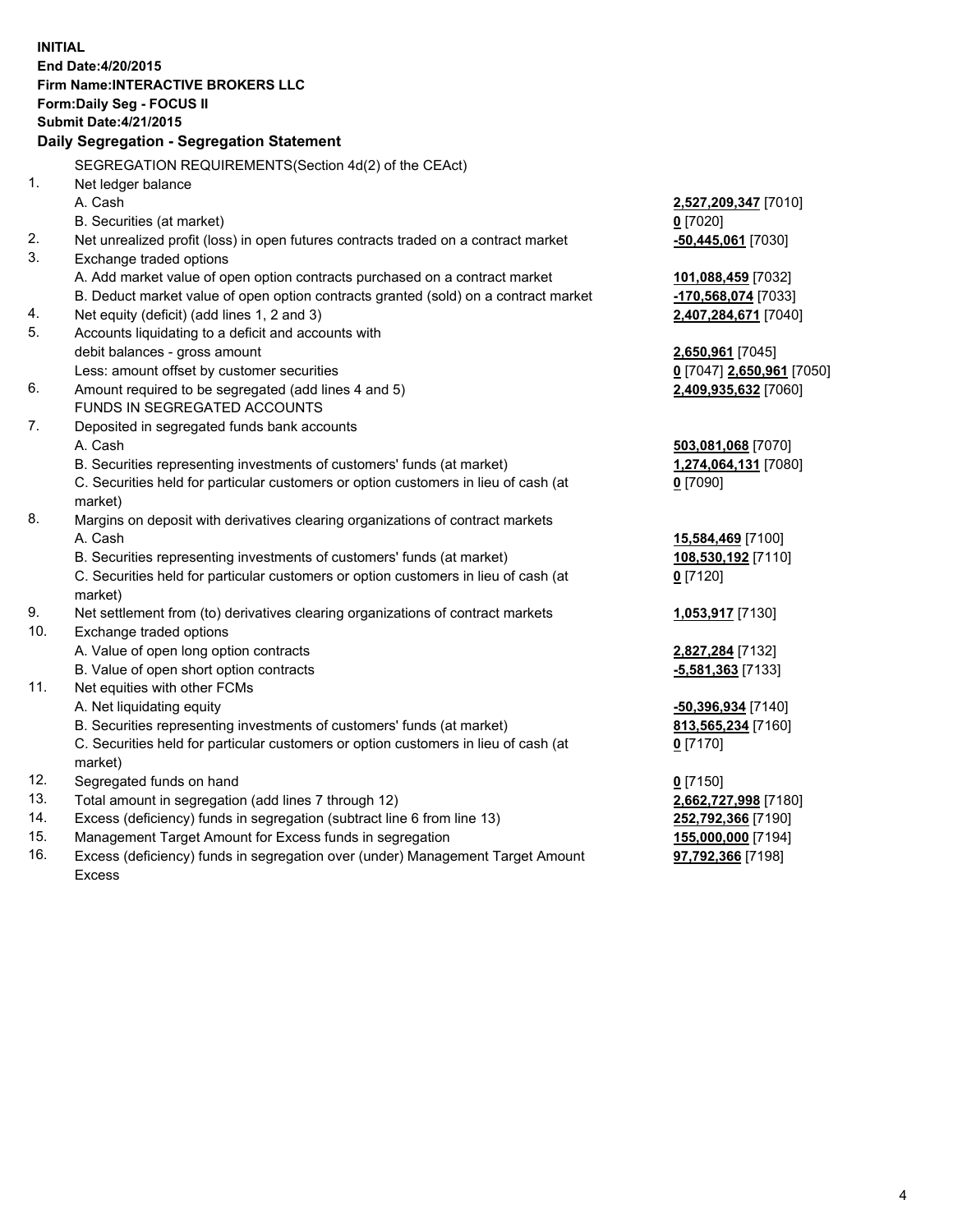## **INITIAL End Date:4/20/2015 Firm Name:INTERACTIVE BROKERS LLC Form:Daily Seg - FOCUS II Submit Date:4/21/2015 Daily Segregation - Supplemental**

| $\blacksquare$ | Total gross margin deficiencies - Segregated Funds Origin                              | $0$ [9100]        |  |
|----------------|----------------------------------------------------------------------------------------|-------------------|--|
| $\blacksquare$ | Total gross margin deficiencies - Secured Funds Origin                                 | 17,087,412 [9101] |  |
| $\blacksquare$ | Total gross margin deficiencies - Cleared Swaps Customer Collateral Funds Origin       | $0$ [9102]        |  |
| $\blacksquare$ | Total gross margin deficiencies - Noncustomer and Proprietary Accounts Origin          | $0$ [9103]        |  |
| $\blacksquare$ | Total number of accounts contributing to total gross margin deficiencies - Segregated  | $0$ [9104]        |  |
|                | Funds Origin                                                                           |                   |  |
| $\blacksquare$ | Total number of accounts contributing to total gross margin deficiencies - Secured     | 12 [9105]         |  |
|                | Funds Origin                                                                           |                   |  |
|                | Total number of accounts contributing to the total gross margin deficiencies - Cleared | $0$ [9106]        |  |
|                | Swaps Customer Collateral Funds Origin                                                 |                   |  |
| $\blacksquare$ | Total number of accounts contributing to the total gross margin deficiencies -         | $0$ [9107]        |  |
|                | Noncustomer and Proprietary Accounts Origin                                            |                   |  |
| $\blacksquare$ | Upload a copy of the firm's daily margin report the FCM uses to issue margin calls     |                   |  |
|                | which corresponds with the reporting date.                                             |                   |  |

04.20.2015 Commodity Margin Deficiency Report.xls